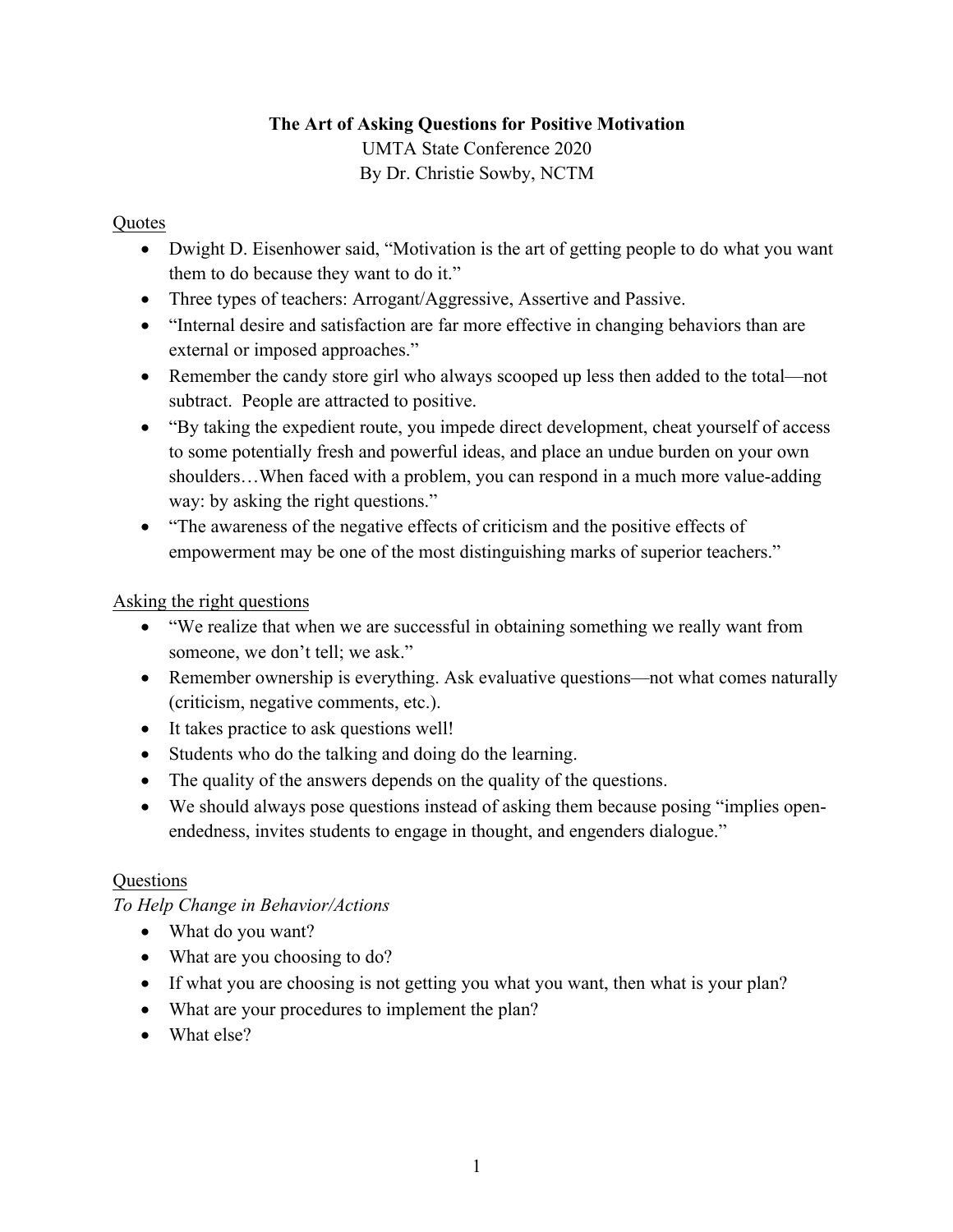#### *What Do I Do When They Don't Meet My Expectations?*

• Ask yourself: "How can I, as the teacher, influence them to do what I would like them to do?"

# *For Finding Purpose in Lessons*

- Why are we here?
- What are we trying to do?
- What does it mean to do something well?
- How will we know if we are doing it well together?
- What does it mean to do quality work? How will you know it has been attained? What do you need to do to attain this level?

# *For Getting to Work/On Task*

- Does what you are doing help you get your work/practicing done?
- If you would like to get your work/practicing done, what would be your first step?
- Since you are having a challenge staying focused, what would you suggest to help? (use an inquiring tone and a smile.)
- What do you like to do that you can apply to practicing?
- Please ask yourself if that meets the standards of . If you could do something about changing that, what would you choose?

# *For Clarity*

- Can you explain more about this situation?
- What do you think the issue is?

# *To Help People Think Analytically and Critically*

• What are the consequences of going this route?

# *To Help People Reflect and See Things in a Fresh, Unpredictable Way*

• Why did this work?

# *To Encourage Breakthrough Thinking*

- Can that be done in any other way?
- What one idea and/or strategy that we are not currently implementing do you believe would best contribute to the success of our company/studio?

#### *To Challenge Assumptions*

• What do you think you will lose if you start sharing responsibility?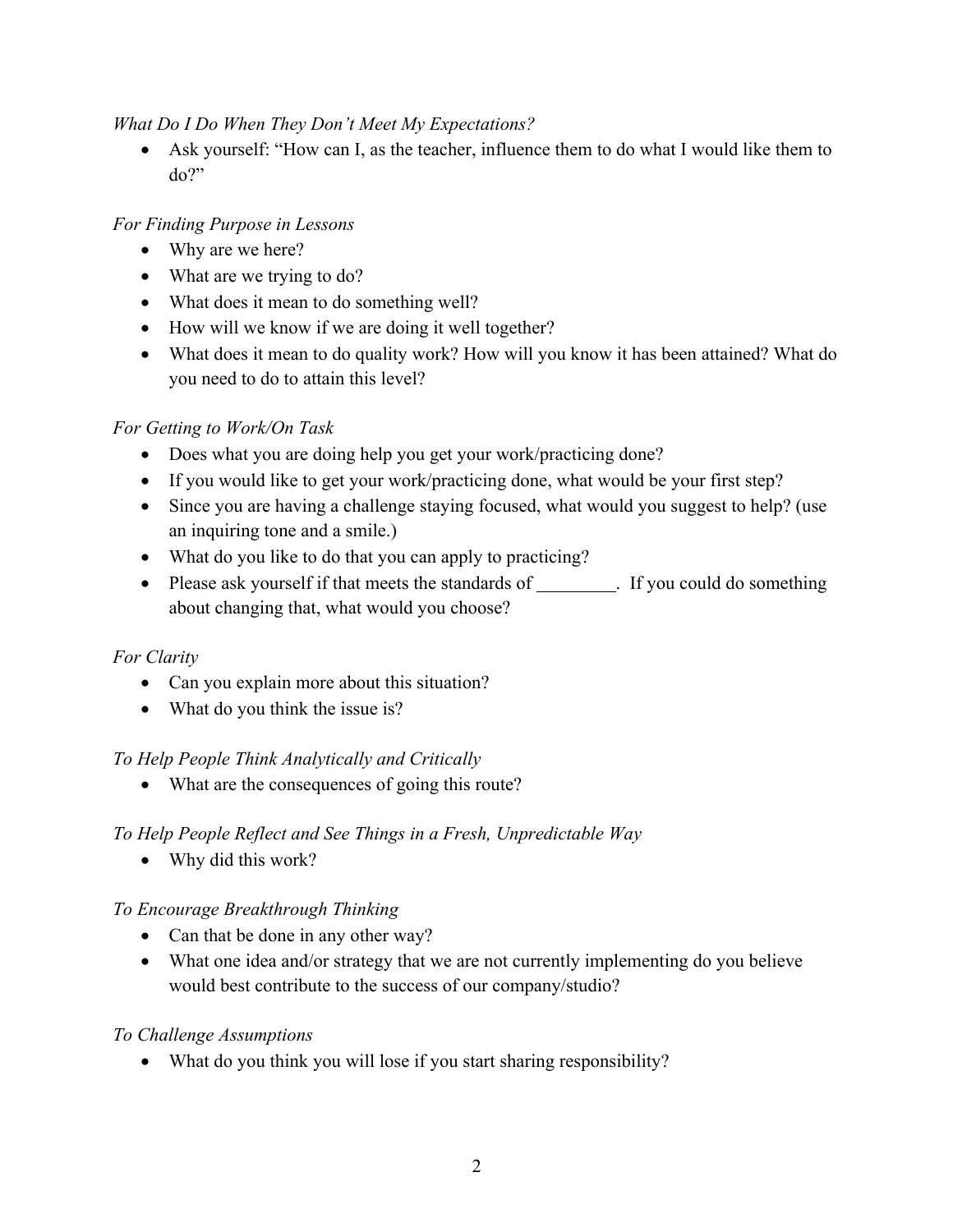#### *To Create Ownership of Solutions*

• Based on your experience, what do you suggest we do here?

#### *For Commitment*

- In the realm of all things possible, could you have kept your commitment?
- What are you going to do to make it happen?
- On a scale of 1 to 10, how would you rank your commitment to it?

# *For Improving Quality*

- How does that look/sound to you?
- What would you like to have improved even more?
- If there were no limitations on what you did, what would allow you to do it even better?
- Is this the very best you can do?

# *For Reducing Complaining/Excuses*

- How long are you going to continue this?
- Is what you are doing helping you get what you want?
- What do you notice about the experience you are having?

# *For Getting to Root of Problems*

- What was your biggest challenge today? How did you deal with it?
- If the situation came up again, what would you do?
- What are the benefits of what we are going to do today?

# *General Questions That Are Effective for Young People*

- What have you done to get what you want?
- What can you do to improve the situation?
- What are you doing that is working?
- How would you describe the way you want to turn out?
- What were you able to do today better than in the past?
- To what do you attribute your doing better today?
- What did you learn about doing it that you can apply to other areas?
- What was special for you about what you did?
- What was the most pleasing for you today?
- What would you like to look forward to for tomorrow?
- What do you most appreciate?
- What plans do you have for the future?
- What would motivate you to use your plan?
- What do you see as your next step?